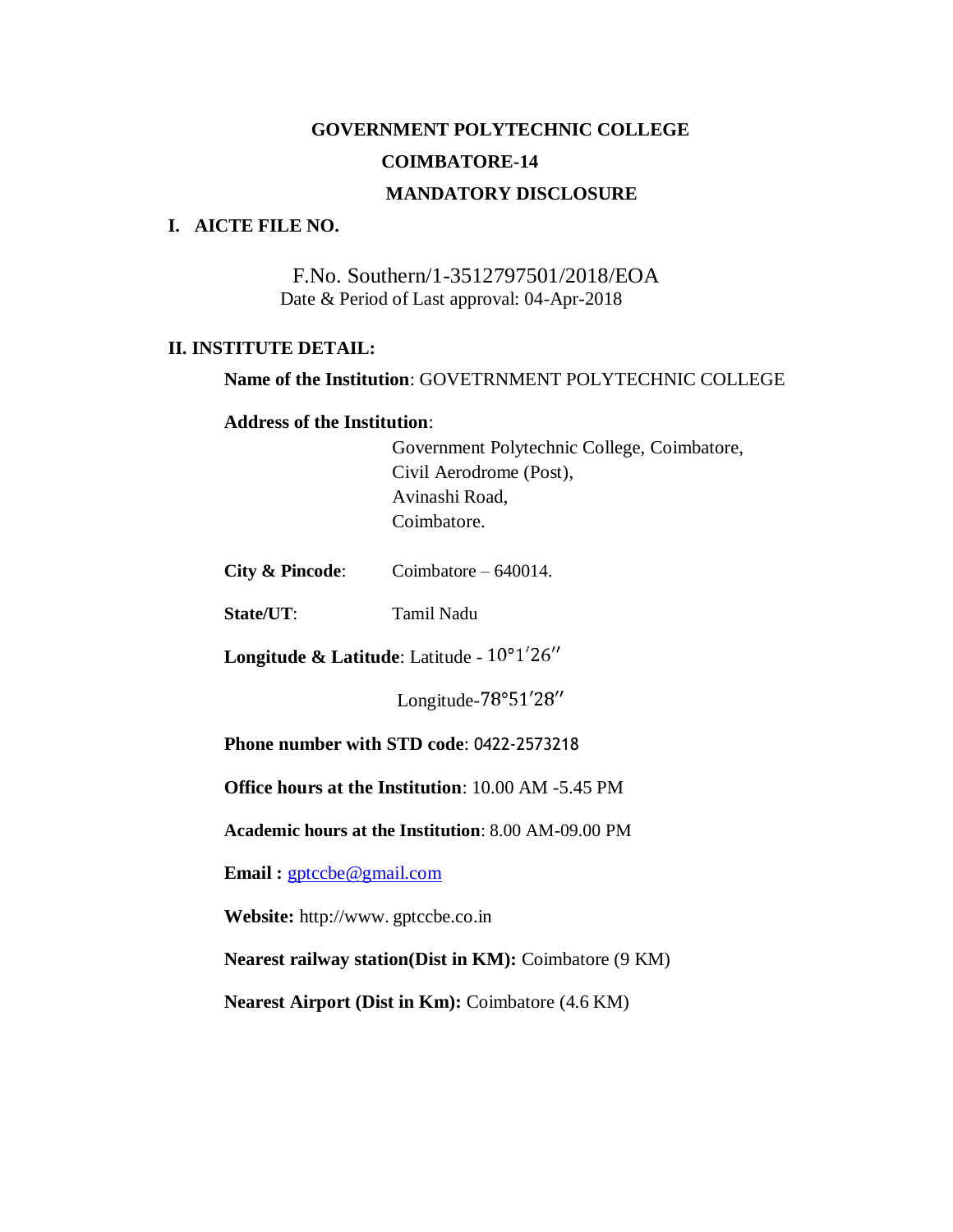**Type of Institution** : GOVT

**Private – Self Financed** : GOVT

**Category (1) of the Institution** : Non Minority / Minority specify minority : **Non Minority**

**Category (2) of the Institution** : Co-Ed / Women only : **Co-Ed**

**Name of the affiliating University / Board** : **Directorate of Technical Education,**

**Address** : Directorate of Technical Education ,

Guindy, Chennai-600 025

**Website** : www.tndte.gov.in

### **III: PRINCIPAL**

**Name of Principal**: MRS. P. THENMOZHI, M.E, M.B.A

**Exact Designation** : Principal

**Phone number with STD code** : 0422-2573218

**Email** : gptccbe@gmail.com

**Higher Degree**: M.B.A

**Field of Specialization**: ELECTRONICS AND COMMUNICATION ENGINEERING

### **IV: GOVERNANCE**

- Members of the Board and their brief background Not Applicable
- Members of Academic Advisory Committee

Not Applicable

- Frequency of Board Meetings and Academic Advisory Body Not Applicable
- Organizational Chart
- Please refer Annexure A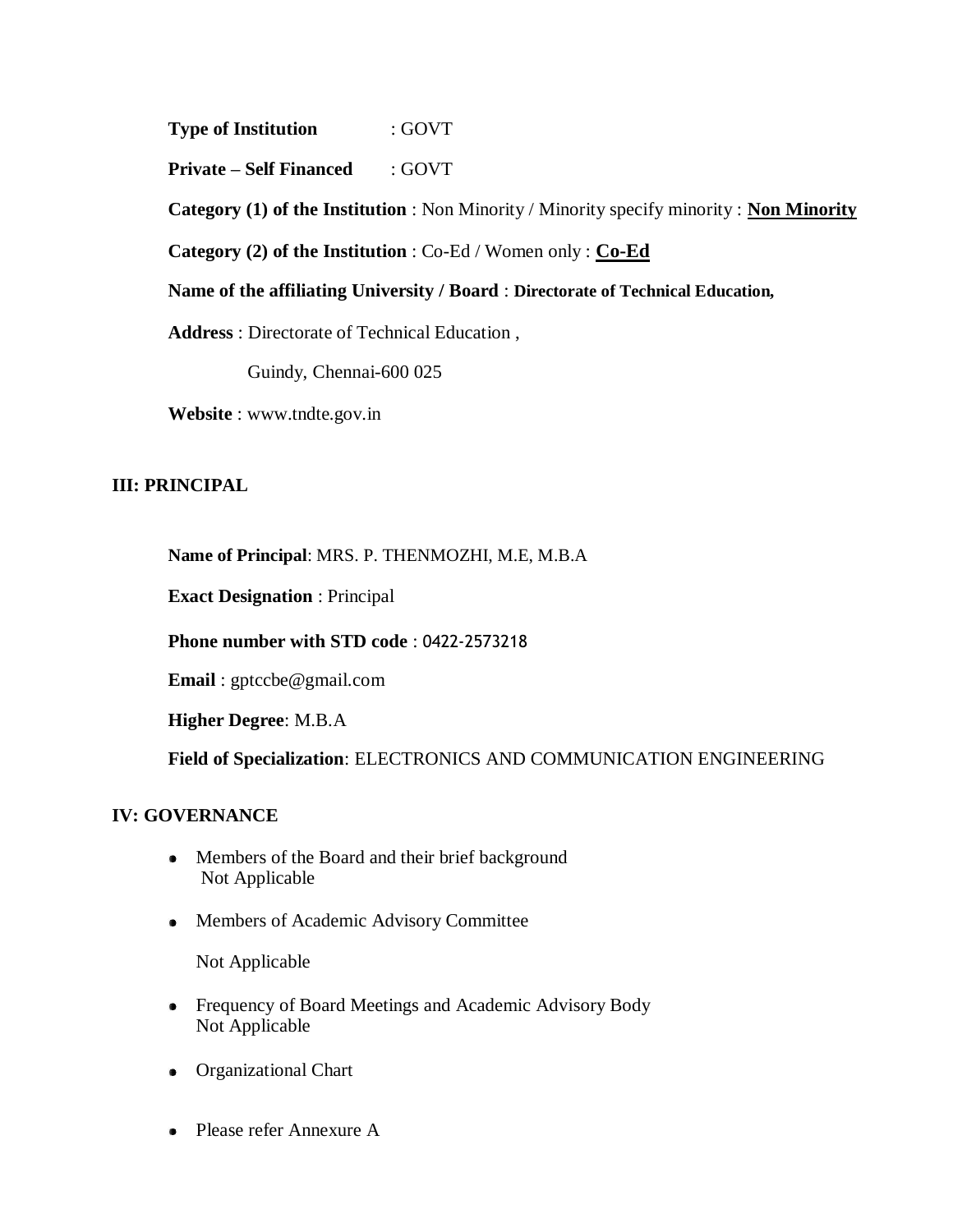### **Nature and Extent of involvement of faculty and students in academic affairs/improvements**

### **Faculty:**

- Implementation of TNDOTE curriculum, Academic Planning, Internal & External academic monitoring
- Participation in TNDOTE curriculam development  $\&$  implementation activities time to time
- Participation in summative  $\&$  end of term evaluation of students within  $\&$  out of institute TNDOTE examination
- Guiding students in project work
- Guiding students for extra curricular activities
- Organizing personality development programs, industry/site visits, expert lectures etc

### **Students**:

Besides the regular learning activities students are involved in following academic related extra curricular activities to foster the academic outputs.

- Participation in paper presentation competitions, Quizzes
- Participation in Inter polytechnic sports competitions
- Delivering seminars & preparing reports of visits

### **Mechanism/Norms & Procedure for democratic/ good governance**

• Regular conduct of faculty meetings at institute & departmental level, dissemination of new knowledge acquired through trainings by faculty is achieved though dissemination seminars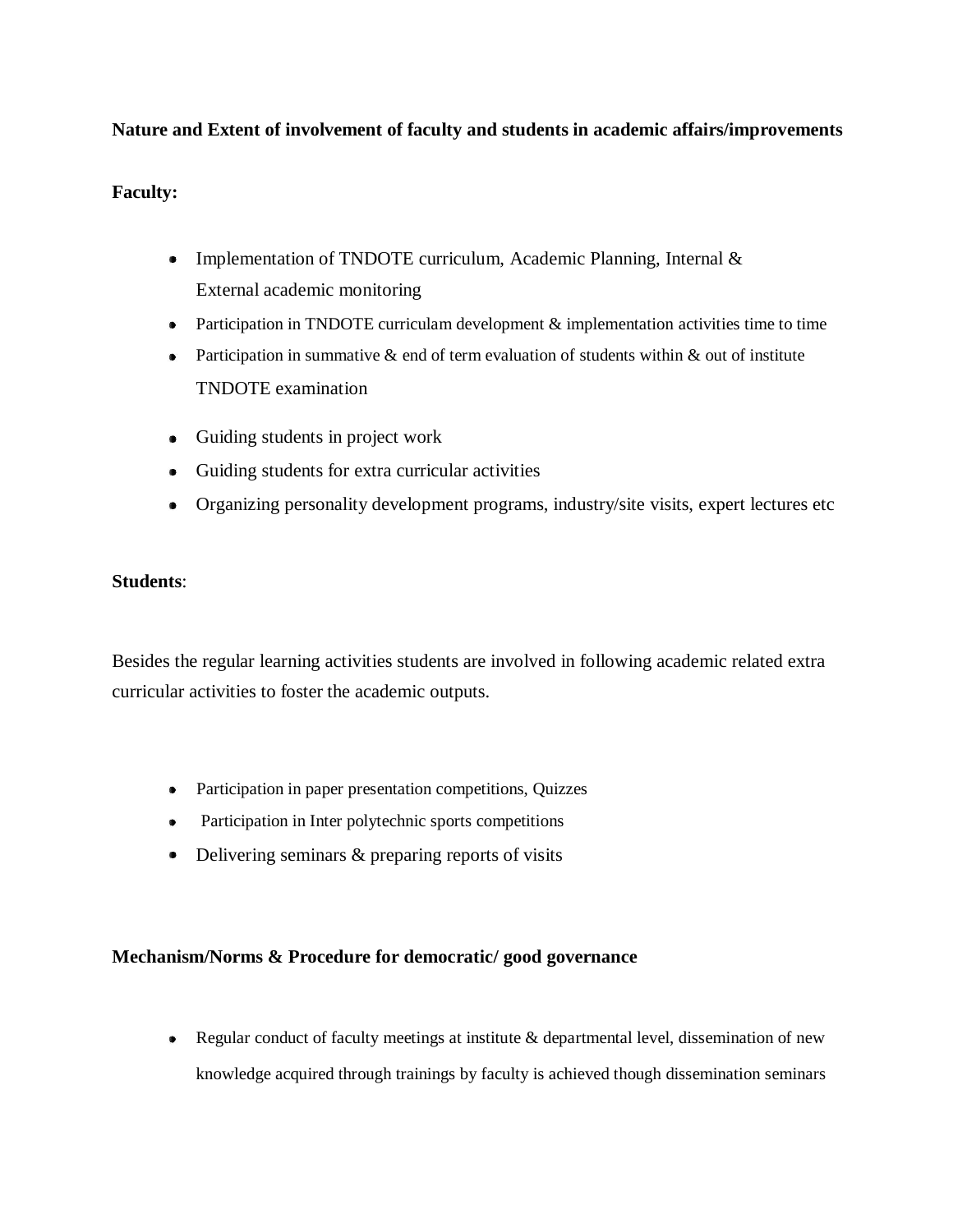### **Students Feedback on Institutional Governance/ Faculty Performance**

- Class counselor for every classes
- Counselling meetings
- Parents' meeting

### **Grievance readdressal mechanism for faculty, staff and students**

Grievance redressal cell is headed by principal of the college. The committee consist of one member from each department. Students and staff can contact the cell and inform about their grievances. Principal and HOD will regularly attends to the grievances submitted.

### **V. PROGRAMMES**

Name of Programme approved by AICTE:

| <b>PROGRAMME</b>                                                                    |  |  |
|-------------------------------------------------------------------------------------|--|--|
| Civil Engineering (I shift and II shift)-FULL TIME                                  |  |  |
| Mechanical Engineering (I shift and II shift) - FULL TIME                           |  |  |
| Electrical & Electronics Engineering(I shift and II shift) - FULL TIME              |  |  |
| Electronics & Communication Engineering(I shift and II shift) - FULL<br><b>TIME</b> |  |  |
| <b>Computer Engineering-FULL TIME</b>                                               |  |  |
| Production Engineering-FULL TIME                                                    |  |  |
| Civil Engineering-PART TIME                                                         |  |  |
| Mechanical Engineering-PART TIME                                                    |  |  |
| Electrical & Electronics Engineering-PART TIME                                      |  |  |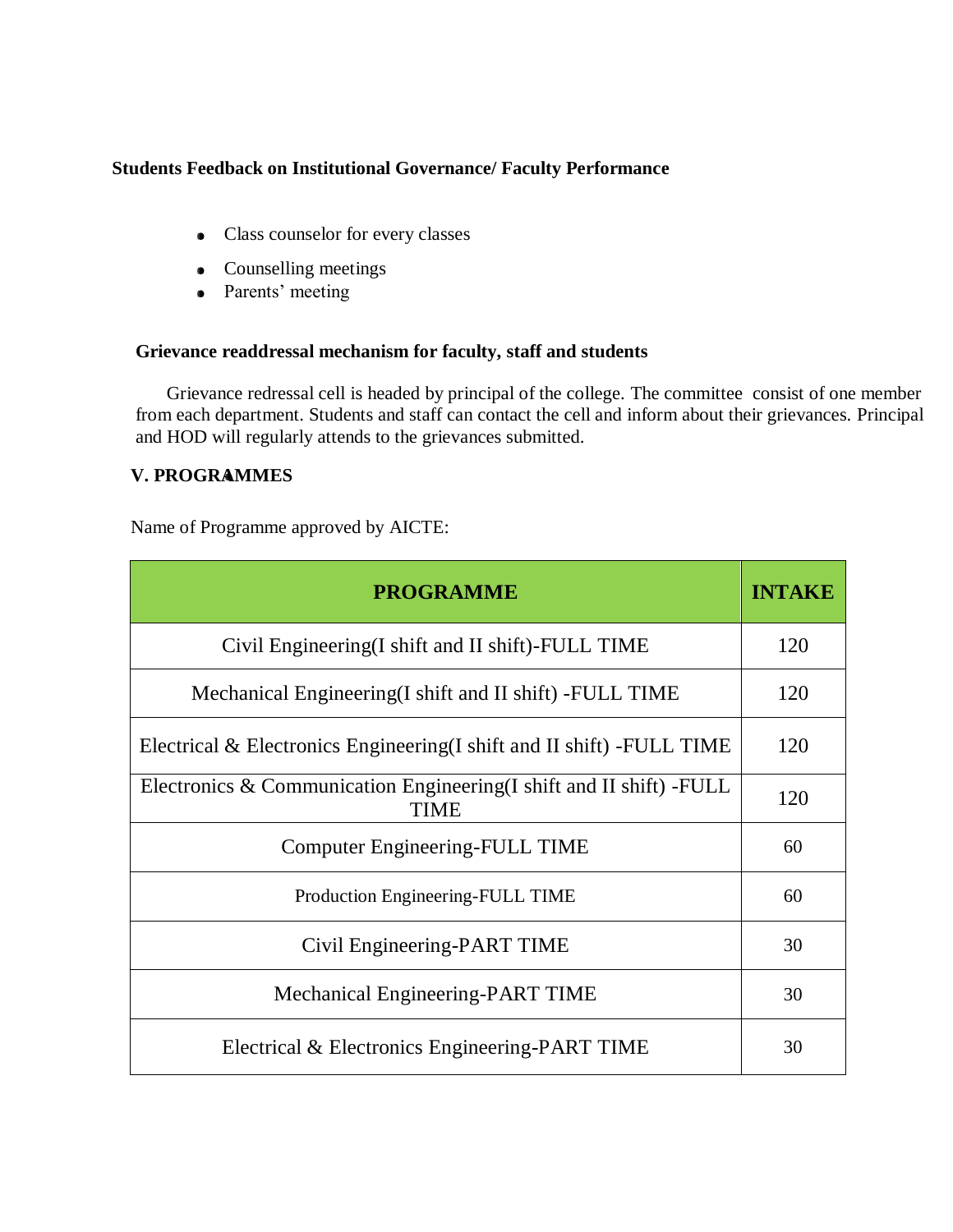### VI. **FEE**

### **Fees will be collected from the candidates as detailed below:**

| <b>Admission Fees</b>                           | $-Rs.2/-$     |
|-------------------------------------------------|---------------|
| Development Fund                                | $-$ Rs.1000/- |
| Special Fund                                    | $-$ Rs.1000/- |
| Flag Day                                        | $-$ Rs.10/-   |
| <b>Caution Deposit</b>                          | $-$ Rs.50/-   |
| <b>Genuineness Verification of Certificates</b> | $-$ Rs.50/-   |
| <b>DOTE</b> Verification                        | $-$ Rs. 15/-  |
| <b>Indian RED Cross</b>                         | $-$ Rs.10/-   |
| Gandhi Seva Sangam (GSS)                        | $-$ Rs.01/-   |

### **VII. ACADEMIC SESSIONS**

Examination system, Year / Sem: SEMESTER

Period of Exam: APRIL AND OCTOBER

Period of declaration of Results: JUNE AND DECEMBER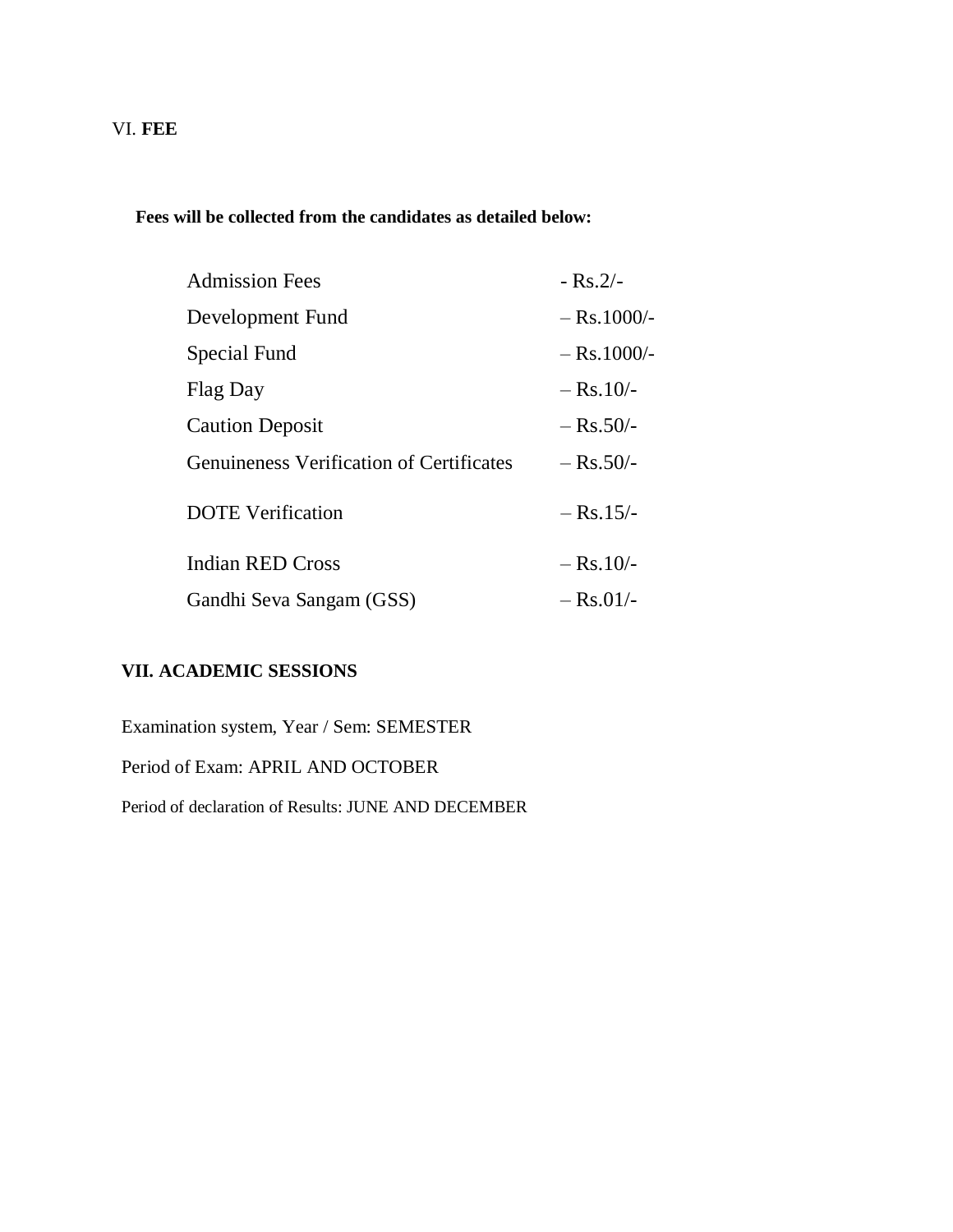### **VIII: FACULTY, OFFICE STAFF AND TECHNICAL STAFF PROFILE.**

| SL.NO.                  | <b>NAME</b>            | <b>DESIGNATION</b> | <b>DEPARTMENT</b>                   | <b>QUALIFICATION</b>     | <b>STATUS</b>  |
|-------------------------|------------------------|--------------------|-------------------------------------|--------------------------|----------------|
|                         | <b>Thiruvalargal</b>   |                    |                                     |                          |                |
| $\mathbf{1}$            | P.THENMOZHI            | <b>PRINCIPAL</b>   | <b>ECE</b>                          | M.E,M.B.A.               | <b>REGULAR</b> |
| $\overline{\mathbf{2}}$ | <b>S.NUSRATH BEGUM</b> | <b>LECTURER</b>    | <b>CIVIL</b>                        | M.E                      | <b>REGULAR</b> |
| $\overline{\mathbf{3}}$ | T.MASILAMANI           | <b>LECTURER</b>    | <b>CIVIL</b>                        | B.E                      | <b>REGULAR</b> |
| 4                       | <b>SUDHA G T</b>       | <b>LECTURER</b>    | MECHANICAL M.E., Ph.D.,             |                          | <b>REGULAR</b> |
| 5                       | <b>D.JAMUNARANI</b>    | <b>LECTURER</b>    | <b>MECHANICAL M.E</b>               |                          | <b>REGULAR</b> |
| 6                       | VIJAYALAKSHMI N        | <b>LECTURER</b>    | EEE                                 | M.E                      | <b>REGULAR</b> |
| 7                       | <b>RAMESHKUMAR S G</b> | <b>LECTURER</b>    | <b>EEE</b>                          | M.E                      | <b>REGULAR</b> |
| $\overline{\bf 8}$      | N.ARULMURUGASELVI      | <b>LECTURER</b>    | <b>ECE</b>                          | M.E,PH.D                 | <b>REGULAR</b> |
| 9                       | <b>S.KALAIVANI</b>     | <b>LECTURER</b>    | <b>ECE</b>                          | B.E                      | <b>REGULAR</b> |
| 10                      | <b>SATHISH S</b>       | <b>LECTURER</b>    | <b>COMPUTER</b>                     | M.E                      | <b>REGULAR</b> |
| $\overline{11}$         | <b>SARAVANAN M P</b>   | <b>LECTURER</b>    | <b>ENGLISH</b>                      | M.A,M.PHIL               | <b>REGULAR</b> |
| $\overline{12}$         | SHEEBA RAJAKUMARI M    | <b>LECTURER</b>    | <b>MATHS</b>                        | M.SC,M.PHIL              | <b>REGULAR</b> |
| $\overline{13}$         | <b>V.MURUGAVEL</b>     | <b>LECTURER</b>    | <b>EEE</b>                          | <b>M.E.,</b>             | <b>REGULAR</b> |
| $\overline{14}$         | R.SEETHARAMAN          | <b>LECTURER</b>    | MECHANICAL M.E.,                    |                          | <b>REGULAR</b> |
| $\overline{15}$         | <b>C.ARULRAJ</b>       | P.D                | <b>PHYSICAL</b><br><b>EDUCATION</b> | <b>B.A., MPED., Ph.D</b> | <b>REGULAR</b> |

**In addition to the above staff, consolidated and part time lecturers are also servicing for the students community.**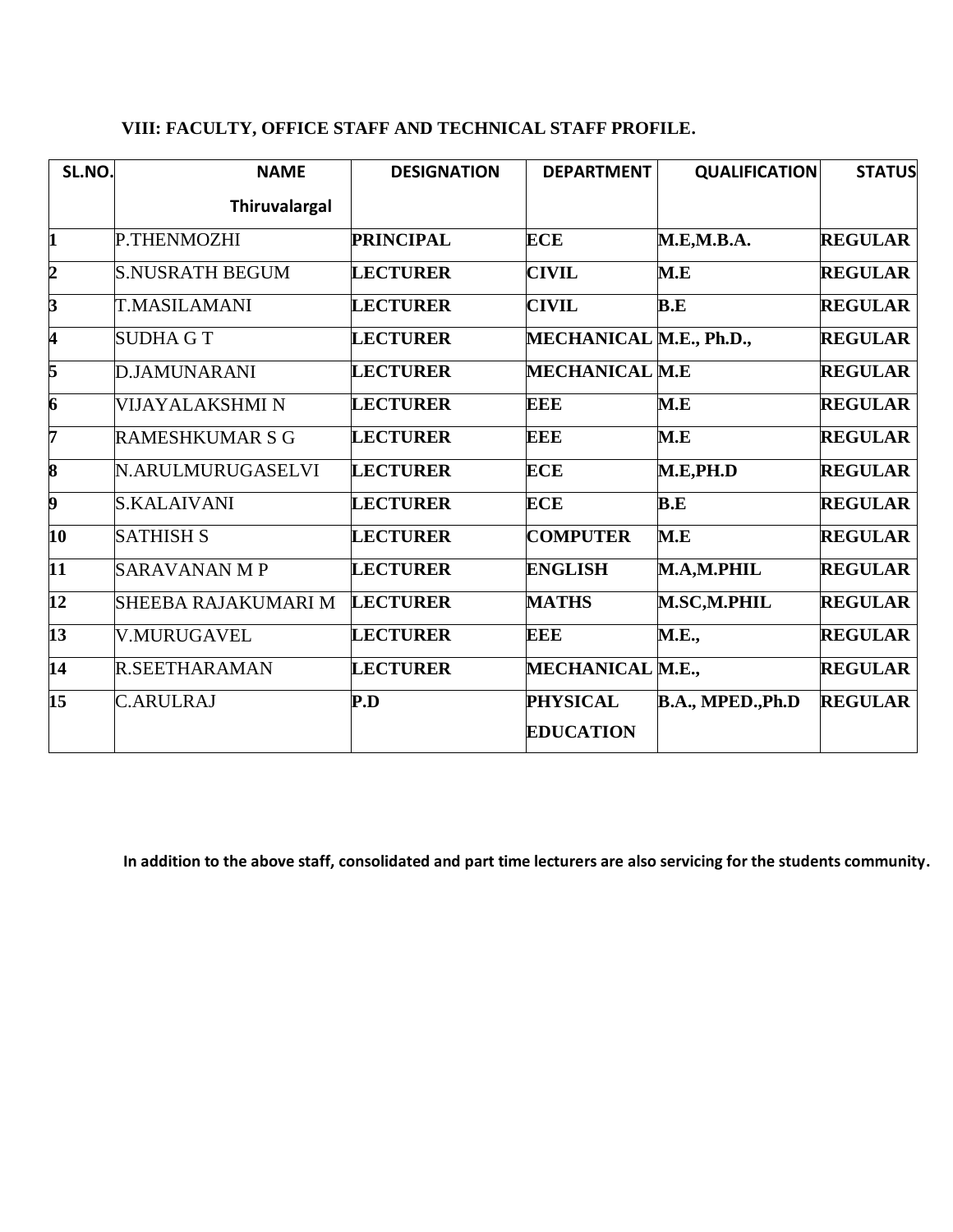#### **MINISTERIAL STAFFS**

- **1. K.P.VIVEKANANDAN, PA TO PRINCIPAL.**
- **2. R.NAGAMANICKAM, SUPERINTENDENT.**
- **3. N.SATHISH,ASSISTANT.**
- **4. V.DEVASENA,ASSISTANT.**
- **5. S.MARTINAMBUROSE,ASSISTANT.**
- **6. N.GANDHI, JUNIOR ASSISTANT.**
- **7. K.MARIMUTHU, TYPIST.**
- **8. M.GANESH, TYPIST.**
- **9. P.PUNITHA,TYPIST.**
- **10. D.GANESAN, RECORD ASSISTANT.**
- **11. D.DHANASEKARAN,RECORD CLERK.**

### **OFFICE ASSISTANTS**

**1. D.MURALIDHARAN.**

### **JUNIOR DRAFTING OFFICER**

**1. A.M.JEYARAMAN.**

### **WORKSHOP INSTRUCTOR**

- **1. R.SOMU**
- **2. K.MANI**
- **3. P.K.SURESHKUMAR**
- **4. S.SURESH.**

### **TECHNICAL ASSISTANTS**

- **1. S.MANIKANTAN, ARTISAN GRADE-II**
- **2. S.MARUTHASALAMOORTHI, ARTISAN GRADE-II**
- **3. K.SIVARAJAN, ARTISAN GRADE-II**
- **4. V.SEKAR, LAB ASSISTANT**
- **5. D.RAGHU, LAB ASSISTANT**
- **6. N.RANGASAMY, SKILLED ASSISTANT.**
- **7. A.SELVARAJU, ELECTRICIAN**
- **8. M.INBARASU, MAZDOOR.**
- **9. C.A.ZAKIERSHARIFF, MAZDOOR.**
- **10. P.ASHOKKUMAR, UNSKILLED ASSISTANT.**
- **11. S.SURESH, LAB ASSISTANT**
- **12. N.CHINNIAH, LAB ASSISTANT.**
- **13. R.RAMACHANDRAN, LAB ASSISTANT.**